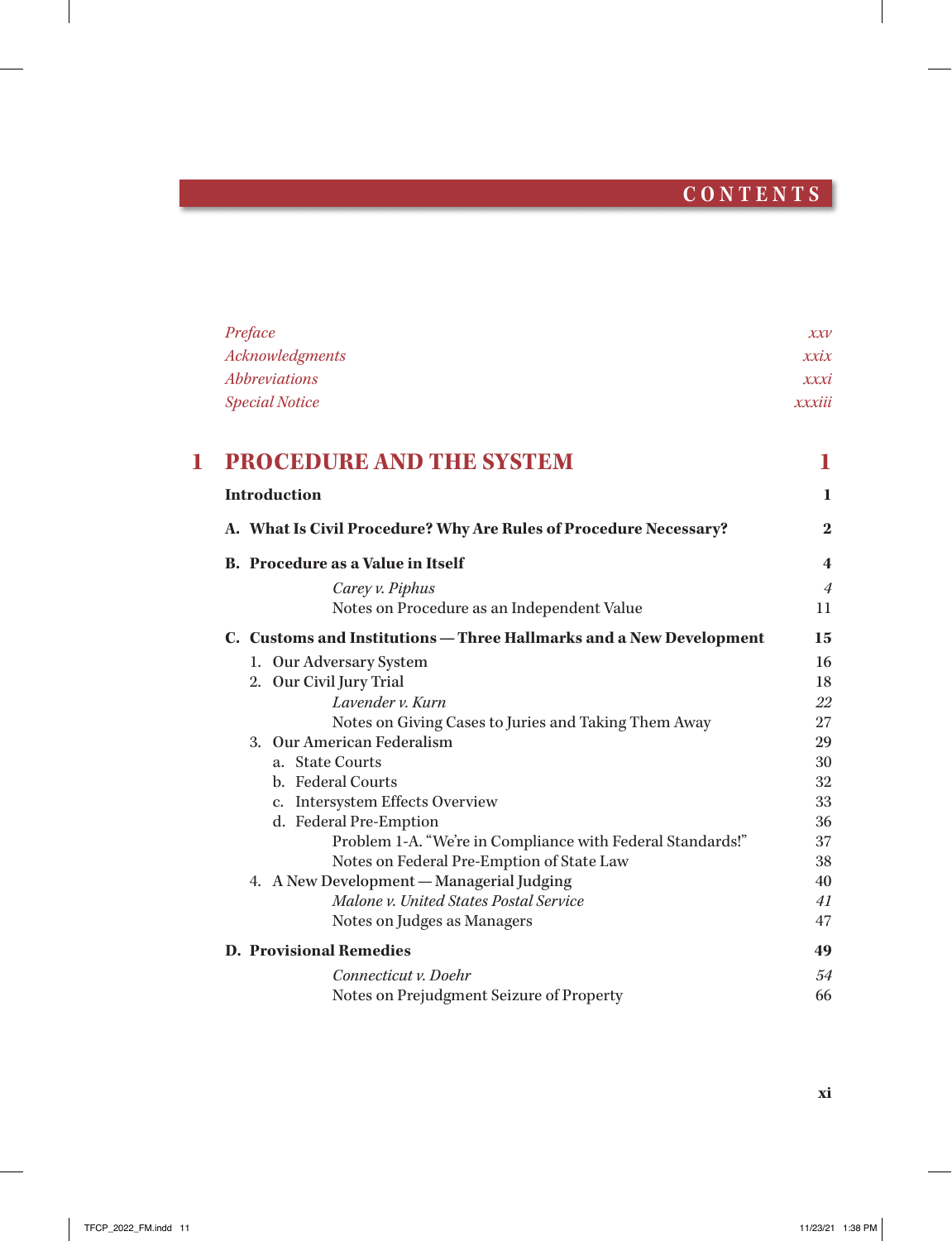| <b>REACH OF JUDICIAL AUTHORITY</b>                            | 69  |
|---------------------------------------------------------------|-----|
| <b>Introduction</b>                                           | 69  |
| A. Traditional Theory Arises: Territoriality and Power        | 70  |
| 1. The Original Idea: Presence of Person or Property          | 70  |
| Pennoyer v. Neff                                              | 70  |
| Notes on Due Process and Limits of Jurisdiction               | 76  |
| Notes on Traditional Terms and Categories                     | 79  |
| Harris v. Balk                                                | 81  |
| Notes on <i>Quasi-In-Rem</i> (Type 2) Jurisdiction            | 84  |
| Problem 2-A. Flight 1403: Served over Arkansas                | 86  |
| Notes on Jurisdiction Based on Presence of Defendant          | 86  |
| 2. The Idea Modified: Cars and Companies Stretch Theory       | 87  |
| Hess v. Pawloski                                              | 87  |
| Notes on Social Dangers and Special Standards                 | 88  |
| <b>B. Modern Theory Arrives: Fairness and Contacts</b>        | 90  |
| 1. The Constitutional Shift                                   | 90  |
| International Shoe v. Washington                              | 90  |
| Notes on Minimum Contacts and Specific Jurisdiction           | 95  |
| Notes on "Domestication" Statutes and Jurisdiction over       |     |
| Out-of-State Corporations                                     | 97  |
| McGee v. International Life Insurance Co.                     | 99  |
| Hanson v. Denckla                                             | 101 |
| Notes on Minimum Contacts and "Purposeful Availing"           | 104 |
| 2. The Coming of Long-Arm Statutes                            | 105 |
| Gray v. Standard American Radiator & Standard Sanitary Corp.  | 106 |
| Notes on State Long-Arm Statutes                              | 111 |
| Notes on "Stream of Commerce"                                 | 113 |
| 3. Immunity from Service of Process                           | 113 |
| Cannington v. Cannington                                      | 114 |
| Notes on Trickery and Other Reasons for Immunity from Process | 116 |
| <b>Evolution of Modern Theory (Interests and Policies)</b>    | 116 |
| 1. Limited Jurisdiction Shrinks                               | 116 |
| Shaffer v. Heitner                                            | 116 |
| Notes on Reduced Application of Limited Jurisdiction          | 127 |
| Problem 2-B. Slip and Fall                                    | 129 |
| Notes on the Continuing Viability of In Rem Jurisdiction      | 130 |
| World-Wide Volkswagen Corp. v. Woodson                        | 130 |
| <b>Further Notes on Stream of Commerce</b>                    | 139 |
| Asahi Metal Industry Co. v. Superior Court                    | 141 |

 $\frac{1}{2}$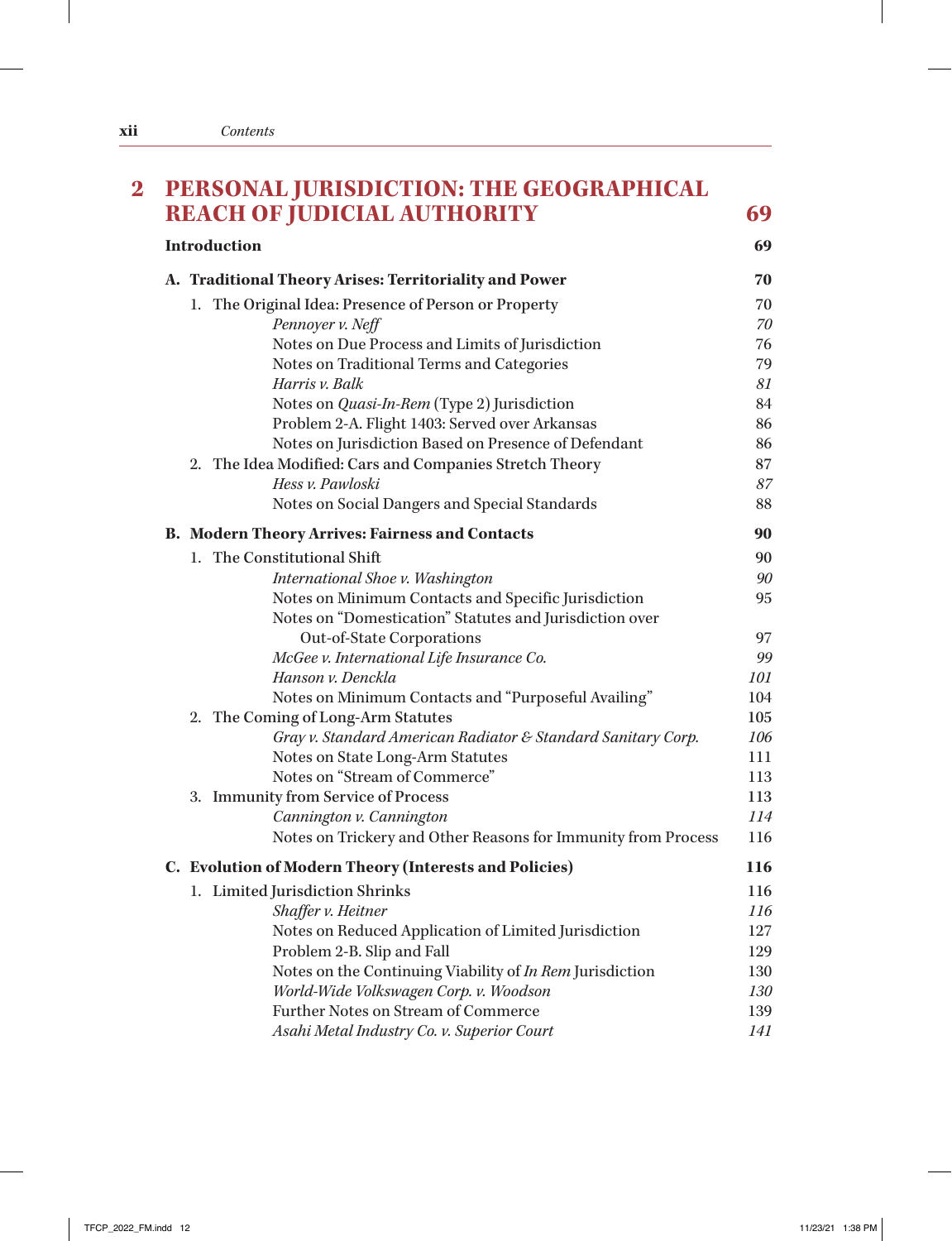| Contents                                                                          | xiii       |
|-----------------------------------------------------------------------------------|------------|
|                                                                                   |            |
| J. McIntyre Machinery, Ltd. v. Nicastro                                           | 146        |
| Still Further Notes on Stream of Commerce                                         | 155        |
| 2. Specific Jurisdiction Expands                                                  | 157        |
| Burger King v. Rudzewicz                                                          | 157        |
| Notes on Jurisdiction in Contract Suits                                           | 168        |
| Notes on In Personam Jurisdiction in Federal Court                                | 169        |
| 3. Exceptional Cases: Domestic Relations and Libel<br>a. Domestic Relations Cases | 170        |
| Kulko v. Kulko                                                                    | 170<br>171 |
|                                                                                   | 176        |
| Notes on Jurisdiction in Domestic Relations Cases<br>b. Libel Cases               | 178        |
| Calder v. Jones                                                                   | 179        |
| Notes on Jurisdiction in Libel (and Other Intentional Tort) Cases                 | 182        |
| 4. General Jurisdiction and Presence                                              | 188        |
| Daimler AG v. Bauman                                                              | 188        |
| Notes on General Jurisdiction                                                     | 197        |
| <b>Burnham v. Superior Court</b>                                                  | 203        |
| Notes on the Continuing Vitality of Presence as Basis for Jurisdiction            | 214        |
| 5. Jurisdiction by Consent: Private Contract                                      | 215        |
| Carnival Cruise Lines, Inc. v. Shute                                              | 215        |
| Notes on Choosing the Forum by Private Agreement                                  | 217        |
| 6. Brave New World: Jurisdiction and the Internet                                 | 219        |
| Dudnikov v. Chalk & Vermilion Fine Arts, Inc.                                     | 220        |
| Notes on Jurisdiction over Internet Claims                                        | 229        |
| 7. The Modern Era: Old Limits In New Guise; An Old Question Answered              | 234        |
| Bristol-Myers Squibb Company v. Superior Court of California                      | 235        |
| Notes On Bristol-Myers Squibb                                                     | 239        |
| Ford Motor Company v. Montana Eighth Judicial District Court;                     |            |
| Ford Motor Company v. Bandemer                                                    | 242        |
| Notes on Ford v. Montana Eighth Judicial District                                 | 259        |
| D. The Requirement of Reasonable Notice                                           | 261        |
| 1. The Constitutional Standard                                                    | 261        |
| Mullane v. Central Hanover Bank & Trust Co.                                       | 261        |
| Notes on the Requirement of Notice                                                | 267        |
| 2. Service in the Digital Age                                                     | 269        |
| Problem 2-C. "Would You Please Give This to Your Dad?"                            | 270        |
| Notes on Serving People                                                           | 271        |
| <b>Notes on Serving Companies</b>                                                 | 273        |
| Notes on Serving Public Agencies                                                  | 274        |
| E. Litigating Jurisdiction                                                        | 274        |
| Insurance Corp. of Ireland, Ltd. v. Compagnie des Bauxites de Guinee              | 275        |
| Notes on Appearing Versus "Staying Home"                                          | 277        |

 $\begin{array}{c} \hline \end{array}$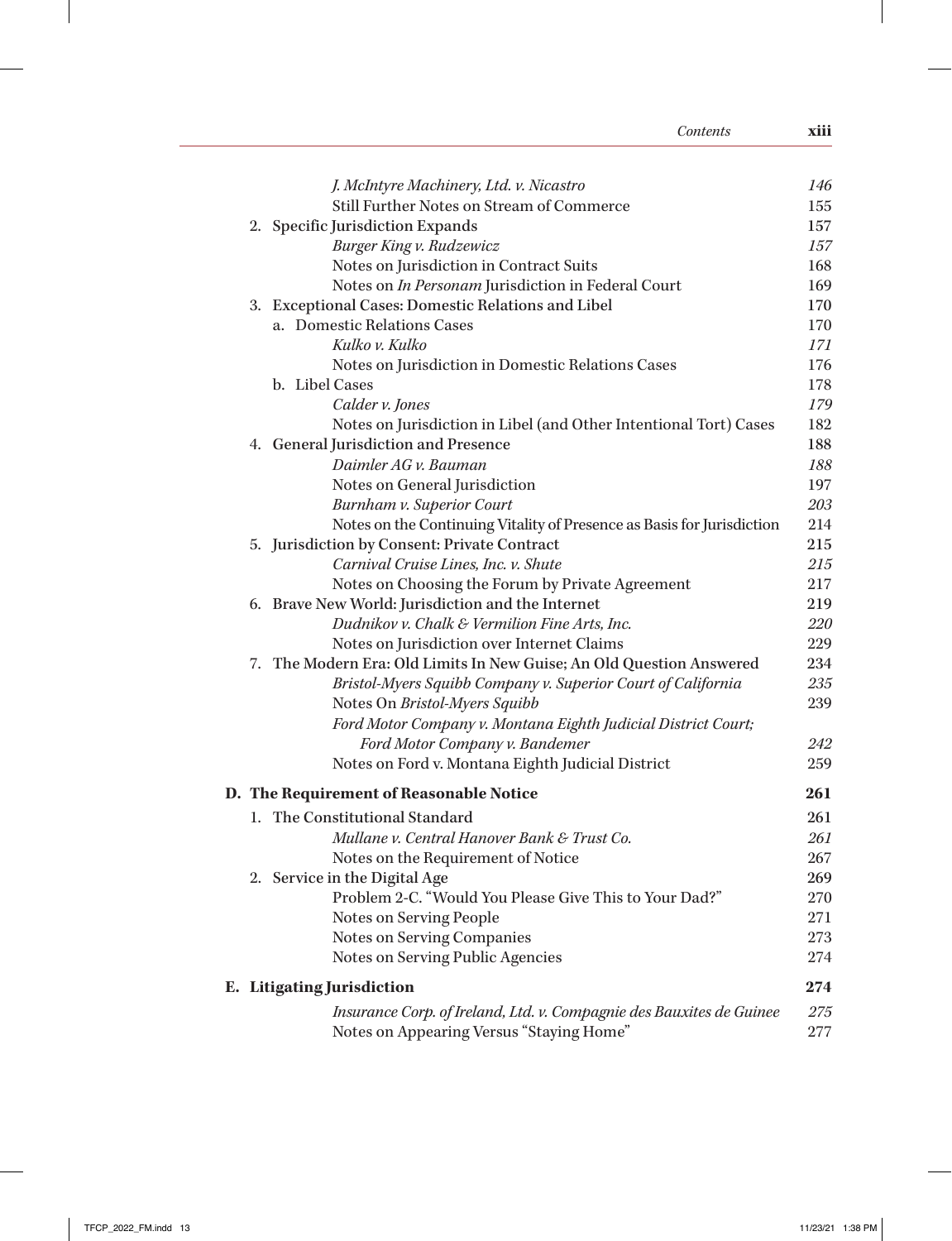| <b>COMPETENCE OF COURTS)</b>                                                                                                   | 281 |
|--------------------------------------------------------------------------------------------------------------------------------|-----|
| <b>Introduction</b>                                                                                                            | 281 |
| A. Diversity Jurisdiction (Suits "Between Citizens of Different States")                                                       | 282 |
| 1. A First Look                                                                                                                | 282 |
| 2. What Does "Citizenship" Mean?                                                                                               | 284 |
| Jane Doe v. Schwerzler                                                                                                         | 285 |
| Notes on Citizenship for Diversity Purposes                                                                                    | 288 |
| 3. Amount-in-Controversy Requirement Revisited                                                                                 | 295 |
| Notes on Administering the Amount-in-Controversy Requirement                                                                   | 295 |
| 4. Class Suits                                                                                                                 | 296 |
| 5. Reasons for Diversity Jurisdiction - An Ongoing Debate                                                                      | 297 |
| Notes on the Diversity Jurisdiction Controversy                                                                                | 300 |
| B. Federal Question Jurisdiction (Suits "Arising Under" Federal Law)                                                           | 302 |
| 1. Threshold Matters                                                                                                           | 302 |
| 2. The "Well-Pleaded Complaint" Principle                                                                                      | 304 |
| Louisville & Nashville Railroad Company v. Mottley                                                                             | 305 |
| Notes on the Well-Pleaded Complaint Rule                                                                                       | 307 |
| Notes on Litigating Subject Matter Jurisdiction                                                                                | 310 |
| Notes on the Breadth of Arising Under Jurisdiction                                                                             | 311 |
| 3. Arising Under Jurisdiction in Cases of Special Federal Concern<br>Grable & Sons Metal Products, Inc. v. Darue Engineering & | 312 |
| Manufacturing                                                                                                                  | 313 |
| Notes on Cases of Special Federal Concern                                                                                      | 319 |
| C. Federal Supplemental Jurisdiction                                                                                           | 323 |
| 1. Common Law Doctrines of Ancillary and Pendent Jurisdiction                                                                  | 324 |
| 2. The Supplemental Jurisdiction Statute                                                                                       | 329 |
| Exxon Mobil Corporation v. Allapattah Services, Inc.                                                                           | 330 |
| Notes on Federal Supplemental Jurisdiction After Exxon                                                                         | 341 |
| D. Federal Removal Jurisdiction                                                                                                | 344 |
| 1. Scope of the Doctrine                                                                                                       | 346 |
| Caterpillar, Inc. v. Williams                                                                                                  | 346 |
| Notes on Scope of the Removal Doctrine                                                                                         | 352 |
| 2. Procedural Details and Tactical Maneuvers                                                                                   | 355 |
| Problem 3-A. "I Hurt My Hand"                                                                                                  | 356 |
| Notes on Procedural Details of Removal and Tactical Options                                                                    | 358 |
| 3. Broadened Removal Opportunities                                                                                             | 363 |

 $\mathbf{I}$ 

 $\frac{1}{2}$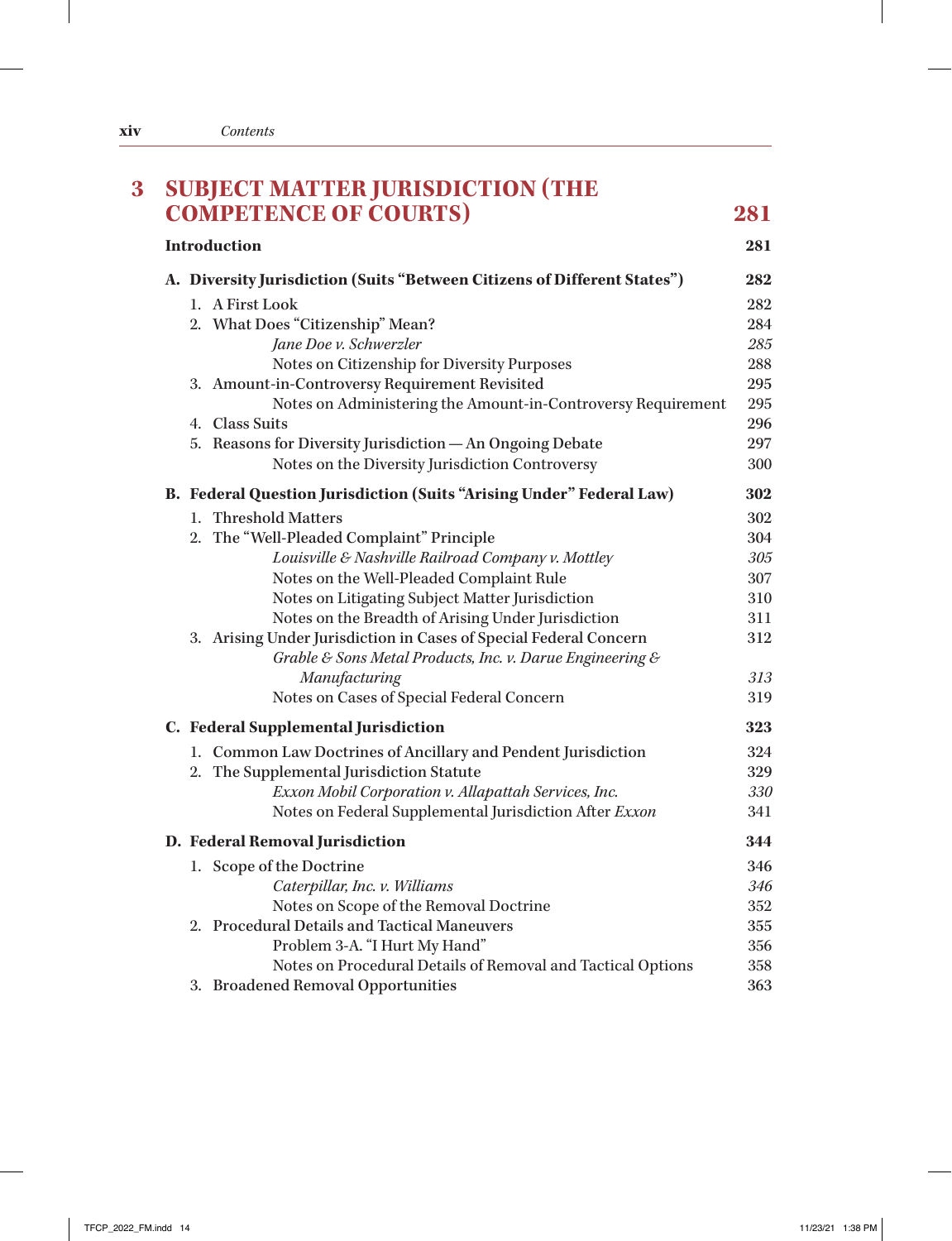|                | Contents                                                                           | XV         |
|----------------|------------------------------------------------------------------------------------|------------|
| 4              | <b>THE RIGHT COURT: VENUE AND TRANSFER</b>                                         | 365        |
|                | <b>Introduction</b>                                                                | 365        |
|                | A. How Venue Rules Operate                                                         | 365        |
|                | Notes on Motions to Change Venue                                                   | 368        |
|                | <b>B.</b> Federal Venue Law                                                        | 371        |
|                | Notes on the Basic Federal Venue Provisions                                        | 372        |
|                | Problem 4-A. "It Happened So Fast!"                                                | 372        |
|                | Notes on the Federal Venue Statute                                                 | 373        |
|                | C. Forum Non Conveniens and Forum Selection Clauses                                | 374        |
|                | 1. "Forum Non Conveniens" Venue Transfer                                           | 375        |
|                | Piper Aircraft Co. v. Reyno                                                        | 375        |
|                | Notes on Forum Non Conveniens                                                      | 387        |
|                | 2. Forum Selection Clauses                                                         | 390        |
|                | Notes on Forum Selection Clauses                                                   | 391        |
| $\overline{5}$ | <b>MODERN FEDERALISM: THE ERIE DOCTRINE</b>                                        | 395        |
|                |                                                                                    |            |
|                | <b>Introduction: Federalism Revisited</b>                                          | 395        |
|                | A. State Law in Federal Courts: The Erie Doctrine                                  | 395        |
|                | 1. The Era of Swift                                                                | 396        |
|                | Swift v. Tyson                                                                     | 397        |
|                | Notes on Swift and Federal Common Law                                              | 400        |
|                | 2. The Arrival of Erie                                                             | 402        |
|                | Erie Railroad Co. v. Tompkins                                                      | 403        |
|                | Notes on the Coming of the Erie Doctrine                                           | 408        |
|                | Guaranty Trust Co. v. York<br>Notes on <i>Erie's</i> First 20 Years                | 414        |
|                |                                                                                    | 419<br>423 |
|                | 3. The Erie Doctrine Comes of Age<br>Byrd v. Blue Ridge Rural Electric Cooperative | 423        |
|                | Notes on <i>Byrd</i> and the Agenda of the Court                                   | 427        |
|                | Hanna v. Plumer                                                                    | 428        |
|                | Notes on <i>Hanna</i> and the "Armor-Plated" Federal Rules                         | 436        |
|                | Problem 5-A. "The Brakes Didn't Hold"                                              | 440        |
|                | Notes on "Substantive" Evidence Rules                                              | 440        |
|                | 4. Erie Today: Accommodationist Strategies                                         | 443        |
|                | Gasperini v. Center for Humanities, Inc.                                           | 443        |
|                |                                                                                    |            |

 $\perp$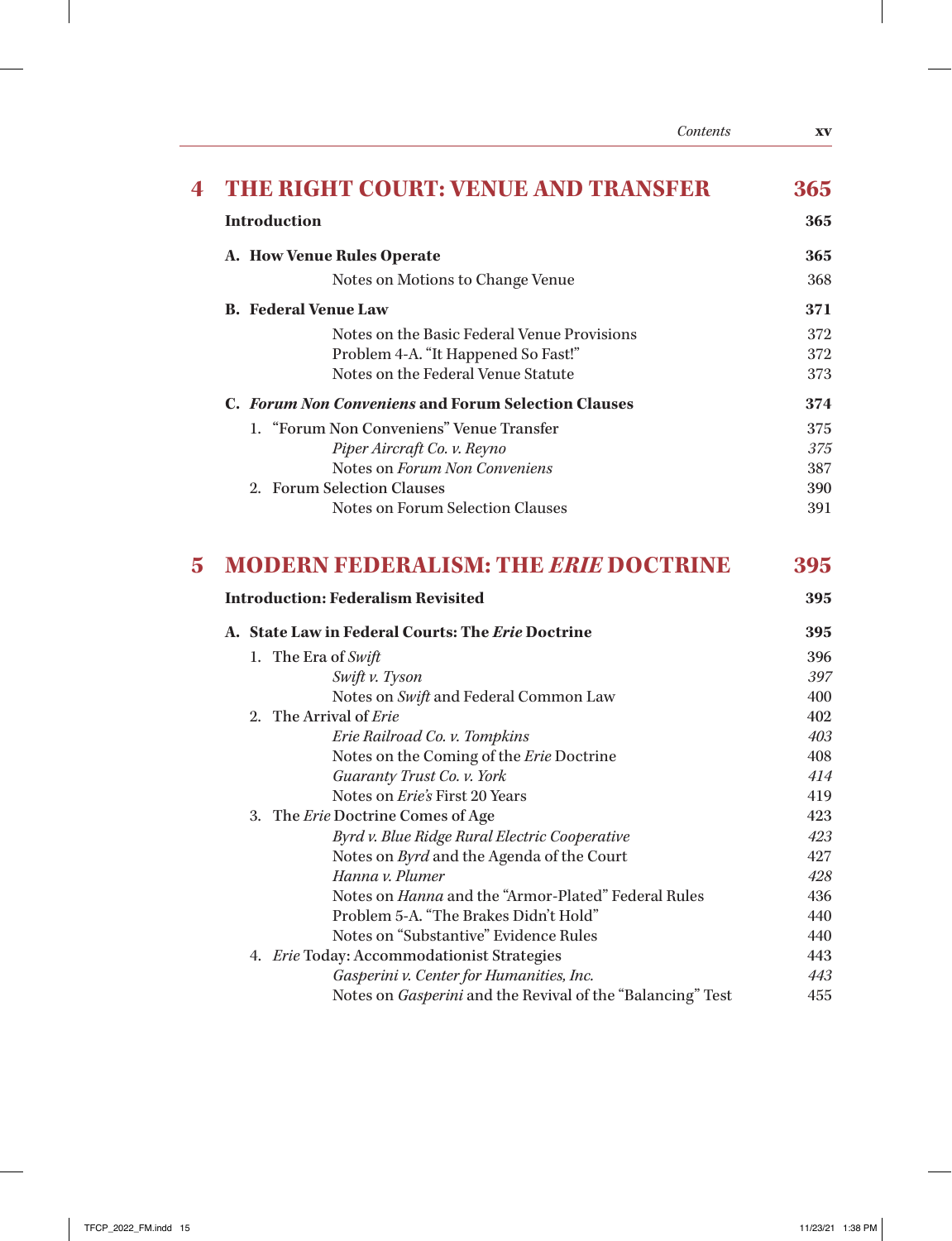| <b>PLEADING</b><br>461<br><b>Introduction</b><br>461<br><b>A. Pre-Rules Traditions</b><br>461<br>1. The Writ System: Pigeon Holes and Technicality<br>462<br>2. Code Pleading: The Modern Cause of Action<br>465<br>Reilly v. Highman<br>466<br>Notes on Pleading a Cause of Action Under the Code<br>469<br>Problem 6-A. "The Roof Was Leaking"<br>473<br>Notes on Problems of Code Pleading<br>473<br><b>B. Rules Pleading: The Complaint</b><br>474<br>1. The "Short and Plain Statement" Standard: Formalism Reduced<br>475<br>Swierkiewicz v. Sorema<br>477<br>Notes on Stating a Claim for Relief<br>481<br>2. The "Short and Plain Statement" Standard: New Rigor?<br>485<br>Bell Atlantic Corp. v. Twombly<br>486<br>Notes on Twombly and Tighter Pleading Standards<br>501<br>3. Elements in a Claim for Relief<br>506<br>Notes on the Conventions of Rules Pleading<br>508<br>4. Pleading Special Matters: The "Strong Inference" Standard in Securities<br>Fraud<br>512<br>514<br>Tellabs, Inc. v. Makor Issues & Rights, Ltd.<br>Notes on the PSLRA and the "Strong Inference" Standard<br>524<br>5. Alternative and Inconsistent Allegations<br>529<br>Problem 6-B. Was It the Bartender or the Driver of the Truck?<br>529<br>Notes on Alternative and Inconsistent Allegations<br>530<br>6. Pleading Damages; Prayer for Relief<br>531<br>Notes on Pleading Damages and Demanding Judgment<br>532<br>532<br>C. Rules Pleading: The Response to the Complaint<br>1. Preliminary Defense Motions Under Rule 12(b)<br>533<br>Problem 6-C. Student versus Professor<br>534<br>Notes on Rule 12(b) Motions<br>534<br>2. Attacking the Sufficiency of the Complaint Under Rule 12(b) and<br><b>Related Provisions</b><br>535<br>536<br>Notes on Motions Attacking the Complaint<br>3. Getting to the Merits - Denying or Admitting Allegations in the Complaint<br>538<br>Problem 6-D. Who Ran the Cement Truck?<br>539<br>Notes on Pleading Denials<br>540<br>4. Getting to the Merits - Affirmative Defenses<br>541<br>Gomez v. Toledo<br>542 | 6 | <b>STATING CLAIMS AND DEFENSES: THE ART OF</b> |     |  |  |  |
|----------------------------------------------------------------------------------------------------------------------------------------------------------------------------------------------------------------------------------------------------------------------------------------------------------------------------------------------------------------------------------------------------------------------------------------------------------------------------------------------------------------------------------------------------------------------------------------------------------------------------------------------------------------------------------------------------------------------------------------------------------------------------------------------------------------------------------------------------------------------------------------------------------------------------------------------------------------------------------------------------------------------------------------------------------------------------------------------------------------------------------------------------------------------------------------------------------------------------------------------------------------------------------------------------------------------------------------------------------------------------------------------------------------------------------------------------------------------------------------------------------------------------------------------------------------------------------------------------------------------------------------------------------------------------------------------------------------------------------------------------------------------------------------------------------------------------------------------------------------------------------------------------------------------------------------------------------------------------------------------------------------------------------------------------------|---|------------------------------------------------|-----|--|--|--|
|                                                                                                                                                                                                                                                                                                                                                                                                                                                                                                                                                                                                                                                                                                                                                                                                                                                                                                                                                                                                                                                                                                                                                                                                                                                                                                                                                                                                                                                                                                                                                                                                                                                                                                                                                                                                                                                                                                                                                                                                                                                          |   |                                                |     |  |  |  |
|                                                                                                                                                                                                                                                                                                                                                                                                                                                                                                                                                                                                                                                                                                                                                                                                                                                                                                                                                                                                                                                                                                                                                                                                                                                                                                                                                                                                                                                                                                                                                                                                                                                                                                                                                                                                                                                                                                                                                                                                                                                          |   |                                                |     |  |  |  |
|                                                                                                                                                                                                                                                                                                                                                                                                                                                                                                                                                                                                                                                                                                                                                                                                                                                                                                                                                                                                                                                                                                                                                                                                                                                                                                                                                                                                                                                                                                                                                                                                                                                                                                                                                                                                                                                                                                                                                                                                                                                          |   |                                                |     |  |  |  |
|                                                                                                                                                                                                                                                                                                                                                                                                                                                                                                                                                                                                                                                                                                                                                                                                                                                                                                                                                                                                                                                                                                                                                                                                                                                                                                                                                                                                                                                                                                                                                                                                                                                                                                                                                                                                                                                                                                                                                                                                                                                          |   |                                                |     |  |  |  |
|                                                                                                                                                                                                                                                                                                                                                                                                                                                                                                                                                                                                                                                                                                                                                                                                                                                                                                                                                                                                                                                                                                                                                                                                                                                                                                                                                                                                                                                                                                                                                                                                                                                                                                                                                                                                                                                                                                                                                                                                                                                          |   |                                                |     |  |  |  |
|                                                                                                                                                                                                                                                                                                                                                                                                                                                                                                                                                                                                                                                                                                                                                                                                                                                                                                                                                                                                                                                                                                                                                                                                                                                                                                                                                                                                                                                                                                                                                                                                                                                                                                                                                                                                                                                                                                                                                                                                                                                          |   |                                                |     |  |  |  |
|                                                                                                                                                                                                                                                                                                                                                                                                                                                                                                                                                                                                                                                                                                                                                                                                                                                                                                                                                                                                                                                                                                                                                                                                                                                                                                                                                                                                                                                                                                                                                                                                                                                                                                                                                                                                                                                                                                                                                                                                                                                          |   |                                                |     |  |  |  |
|                                                                                                                                                                                                                                                                                                                                                                                                                                                                                                                                                                                                                                                                                                                                                                                                                                                                                                                                                                                                                                                                                                                                                                                                                                                                                                                                                                                                                                                                                                                                                                                                                                                                                                                                                                                                                                                                                                                                                                                                                                                          |   |                                                |     |  |  |  |
|                                                                                                                                                                                                                                                                                                                                                                                                                                                                                                                                                                                                                                                                                                                                                                                                                                                                                                                                                                                                                                                                                                                                                                                                                                                                                                                                                                                                                                                                                                                                                                                                                                                                                                                                                                                                                                                                                                                                                                                                                                                          |   |                                                |     |  |  |  |
|                                                                                                                                                                                                                                                                                                                                                                                                                                                                                                                                                                                                                                                                                                                                                                                                                                                                                                                                                                                                                                                                                                                                                                                                                                                                                                                                                                                                                                                                                                                                                                                                                                                                                                                                                                                                                                                                                                                                                                                                                                                          |   |                                                |     |  |  |  |
|                                                                                                                                                                                                                                                                                                                                                                                                                                                                                                                                                                                                                                                                                                                                                                                                                                                                                                                                                                                                                                                                                                                                                                                                                                                                                                                                                                                                                                                                                                                                                                                                                                                                                                                                                                                                                                                                                                                                                                                                                                                          |   |                                                |     |  |  |  |
|                                                                                                                                                                                                                                                                                                                                                                                                                                                                                                                                                                                                                                                                                                                                                                                                                                                                                                                                                                                                                                                                                                                                                                                                                                                                                                                                                                                                                                                                                                                                                                                                                                                                                                                                                                                                                                                                                                                                                                                                                                                          |   |                                                |     |  |  |  |
|                                                                                                                                                                                                                                                                                                                                                                                                                                                                                                                                                                                                                                                                                                                                                                                                                                                                                                                                                                                                                                                                                                                                                                                                                                                                                                                                                                                                                                                                                                                                                                                                                                                                                                                                                                                                                                                                                                                                                                                                                                                          |   |                                                |     |  |  |  |
|                                                                                                                                                                                                                                                                                                                                                                                                                                                                                                                                                                                                                                                                                                                                                                                                                                                                                                                                                                                                                                                                                                                                                                                                                                                                                                                                                                                                                                                                                                                                                                                                                                                                                                                                                                                                                                                                                                                                                                                                                                                          |   |                                                |     |  |  |  |
|                                                                                                                                                                                                                                                                                                                                                                                                                                                                                                                                                                                                                                                                                                                                                                                                                                                                                                                                                                                                                                                                                                                                                                                                                                                                                                                                                                                                                                                                                                                                                                                                                                                                                                                                                                                                                                                                                                                                                                                                                                                          |   |                                                |     |  |  |  |
|                                                                                                                                                                                                                                                                                                                                                                                                                                                                                                                                                                                                                                                                                                                                                                                                                                                                                                                                                                                                                                                                                                                                                                                                                                                                                                                                                                                                                                                                                                                                                                                                                                                                                                                                                                                                                                                                                                                                                                                                                                                          |   |                                                |     |  |  |  |
|                                                                                                                                                                                                                                                                                                                                                                                                                                                                                                                                                                                                                                                                                                                                                                                                                                                                                                                                                                                                                                                                                                                                                                                                                                                                                                                                                                                                                                                                                                                                                                                                                                                                                                                                                                                                                                                                                                                                                                                                                                                          |   |                                                |     |  |  |  |
|                                                                                                                                                                                                                                                                                                                                                                                                                                                                                                                                                                                                                                                                                                                                                                                                                                                                                                                                                                                                                                                                                                                                                                                                                                                                                                                                                                                                                                                                                                                                                                                                                                                                                                                                                                                                                                                                                                                                                                                                                                                          |   |                                                |     |  |  |  |
|                                                                                                                                                                                                                                                                                                                                                                                                                                                                                                                                                                                                                                                                                                                                                                                                                                                                                                                                                                                                                                                                                                                                                                                                                                                                                                                                                                                                                                                                                                                                                                                                                                                                                                                                                                                                                                                                                                                                                                                                                                                          |   |                                                |     |  |  |  |
|                                                                                                                                                                                                                                                                                                                                                                                                                                                                                                                                                                                                                                                                                                                                                                                                                                                                                                                                                                                                                                                                                                                                                                                                                                                                                                                                                                                                                                                                                                                                                                                                                                                                                                                                                                                                                                                                                                                                                                                                                                                          |   |                                                |     |  |  |  |
|                                                                                                                                                                                                                                                                                                                                                                                                                                                                                                                                                                                                                                                                                                                                                                                                                                                                                                                                                                                                                                                                                                                                                                                                                                                                                                                                                                                                                                                                                                                                                                                                                                                                                                                                                                                                                                                                                                                                                                                                                                                          |   |                                                |     |  |  |  |
|                                                                                                                                                                                                                                                                                                                                                                                                                                                                                                                                                                                                                                                                                                                                                                                                                                                                                                                                                                                                                                                                                                                                                                                                                                                                                                                                                                                                                                                                                                                                                                                                                                                                                                                                                                                                                                                                                                                                                                                                                                                          |   |                                                |     |  |  |  |
|                                                                                                                                                                                                                                                                                                                                                                                                                                                                                                                                                                                                                                                                                                                                                                                                                                                                                                                                                                                                                                                                                                                                                                                                                                                                                                                                                                                                                                                                                                                                                                                                                                                                                                                                                                                                                                                                                                                                                                                                                                                          |   |                                                |     |  |  |  |
|                                                                                                                                                                                                                                                                                                                                                                                                                                                                                                                                                                                                                                                                                                                                                                                                                                                                                                                                                                                                                                                                                                                                                                                                                                                                                                                                                                                                                                                                                                                                                                                                                                                                                                                                                                                                                                                                                                                                                                                                                                                          |   |                                                |     |  |  |  |
|                                                                                                                                                                                                                                                                                                                                                                                                                                                                                                                                                                                                                                                                                                                                                                                                                                                                                                                                                                                                                                                                                                                                                                                                                                                                                                                                                                                                                                                                                                                                                                                                                                                                                                                                                                                                                                                                                                                                                                                                                                                          |   |                                                |     |  |  |  |
|                                                                                                                                                                                                                                                                                                                                                                                                                                                                                                                                                                                                                                                                                                                                                                                                                                                                                                                                                                                                                                                                                                                                                                                                                                                                                                                                                                                                                                                                                                                                                                                                                                                                                                                                                                                                                                                                                                                                                                                                                                                          |   |                                                |     |  |  |  |
|                                                                                                                                                                                                                                                                                                                                                                                                                                                                                                                                                                                                                                                                                                                                                                                                                                                                                                                                                                                                                                                                                                                                                                                                                                                                                                                                                                                                                                                                                                                                                                                                                                                                                                                                                                                                                                                                                                                                                                                                                                                          |   |                                                |     |  |  |  |
|                                                                                                                                                                                                                                                                                                                                                                                                                                                                                                                                                                                                                                                                                                                                                                                                                                                                                                                                                                                                                                                                                                                                                                                                                                                                                                                                                                                                                                                                                                                                                                                                                                                                                                                                                                                                                                                                                                                                                                                                                                                          |   |                                                |     |  |  |  |
|                                                                                                                                                                                                                                                                                                                                                                                                                                                                                                                                                                                                                                                                                                                                                                                                                                                                                                                                                                                                                                                                                                                                                                                                                                                                                                                                                                                                                                                                                                                                                                                                                                                                                                                                                                                                                                                                                                                                                                                                                                                          |   |                                                |     |  |  |  |
|                                                                                                                                                                                                                                                                                                                                                                                                                                                                                                                                                                                                                                                                                                                                                                                                                                                                                                                                                                                                                                                                                                                                                                                                                                                                                                                                                                                                                                                                                                                                                                                                                                                                                                                                                                                                                                                                                                                                                                                                                                                          |   |                                                |     |  |  |  |
|                                                                                                                                                                                                                                                                                                                                                                                                                                                                                                                                                                                                                                                                                                                                                                                                                                                                                                                                                                                                                                                                                                                                                                                                                                                                                                                                                                                                                                                                                                                                                                                                                                                                                                                                                                                                                                                                                                                                                                                                                                                          |   |                                                |     |  |  |  |
|                                                                                                                                                                                                                                                                                                                                                                                                                                                                                                                                                                                                                                                                                                                                                                                                                                                                                                                                                                                                                                                                                                                                                                                                                                                                                                                                                                                                                                                                                                                                                                                                                                                                                                                                                                                                                                                                                                                                                                                                                                                          |   |                                                |     |  |  |  |
|                                                                                                                                                                                                                                                                                                                                                                                                                                                                                                                                                                                                                                                                                                                                                                                                                                                                                                                                                                                                                                                                                                                                                                                                                                                                                                                                                                                                                                                                                                                                                                                                                                                                                                                                                                                                                                                                                                                                                                                                                                                          |   |                                                |     |  |  |  |
|                                                                                                                                                                                                                                                                                                                                                                                                                                                                                                                                                                                                                                                                                                                                                                                                                                                                                                                                                                                                                                                                                                                                                                                                                                                                                                                                                                                                                                                                                                                                                                                                                                                                                                                                                                                                                                                                                                                                                                                                                                                          |   |                                                |     |  |  |  |
|                                                                                                                                                                                                                                                                                                                                                                                                                                                                                                                                                                                                                                                                                                                                                                                                                                                                                                                                                                                                                                                                                                                                                                                                                                                                                                                                                                                                                                                                                                                                                                                                                                                                                                                                                                                                                                                                                                                                                                                                                                                          |   |                                                |     |  |  |  |
|                                                                                                                                                                                                                                                                                                                                                                                                                                                                                                                                                                                                                                                                                                                                                                                                                                                                                                                                                                                                                                                                                                                                                                                                                                                                                                                                                                                                                                                                                                                                                                                                                                                                                                                                                                                                                                                                                                                                                                                                                                                          |   |                                                |     |  |  |  |
|                                                                                                                                                                                                                                                                                                                                                                                                                                                                                                                                                                                                                                                                                                                                                                                                                                                                                                                                                                                                                                                                                                                                                                                                                                                                                                                                                                                                                                                                                                                                                                                                                                                                                                                                                                                                                                                                                                                                                                                                                                                          |   |                                                |     |  |  |  |
|                                                                                                                                                                                                                                                                                                                                                                                                                                                                                                                                                                                                                                                                                                                                                                                                                                                                                                                                                                                                                                                                                                                                                                                                                                                                                                                                                                                                                                                                                                                                                                                                                                                                                                                                                                                                                                                                                                                                                                                                                                                          |   | Notes on Affirmative Defenses                  | 545 |  |  |  |

 $\mathbb{I}$ 

 $\mathbb{I}$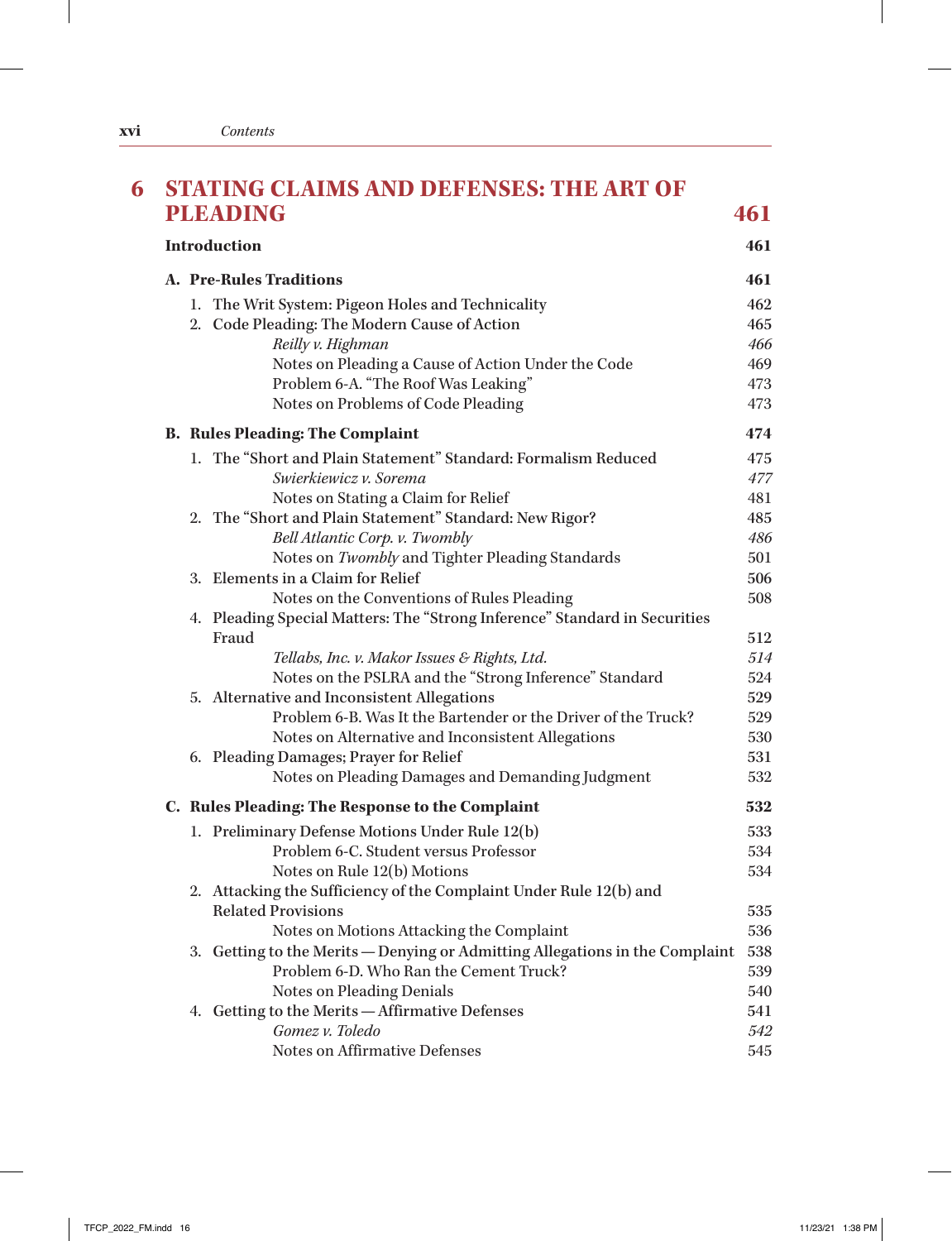| Contents                                                                                                        | xvii |
|-----------------------------------------------------------------------------------------------------------------|------|
| 5. Getting to the Merits — Bringing Counterclaims Against the Plaintiff                                         | 546  |
| Valley View Angus Ranch v. Duke Energy Field Services                                                           | 550  |
| Letourneau v. Hickey                                                                                            | 552  |
| Notes on Counterclaims                                                                                          | 555  |
| 6. Failure to Answer: Default                                                                                   | 558  |
| Notes on Obtaining and Challenging Default Judgments                                                            | 560  |
| D. Plaintiff's Response to the Defendant                                                                        | 563  |
| E. The Obligation to Be Truthful: Sanctions Under FRCP 11                                                       | 564  |
| Methode Electronics, Inc. v. Adam Technologies, Inc.<br>Notes on Sanctioning Lawyers and Clients for Misconduct | 567  |
| During Litigation                                                                                               | 572  |
| <b>E.</b> Dismissals of Lawsuits                                                                                | 576  |
| Marex Titanic, Inc. v. Wrecked and Abandoned Vessel                                                             | 577  |
| Notes on Dismissals, Voluntary and Otherwise                                                                    | 581  |
| <b>G.</b> Amending Pleadings                                                                                    | 583  |
| 1. Entitlement and Permission                                                                                   | 583  |
| 2. Relation Back                                                                                                | 585  |
| Hedel-Ostrowski v. City of Spearfish                                                                            | 586  |
| Notes on the Relation Back Doctrine                                                                             | 589  |
|                                                                                                                 |      |

## **7 SHAPING THE SUIT: JOINDER OF CLAIMS AND PARTIES 593**

 $\overline{\phantom{a}}$ 

| <b>Introduction</b>                                                       |     |  |
|---------------------------------------------------------------------------|-----|--|
| A. Status; Problems of Eligibility                                        |     |  |
| 1. Standing to Sue                                                        | 595 |  |
| 2. Capacity to Sue and Be Sued (FRCP 17)                                  | 597 |  |
| Real Party in Interest — In General (FRCP 17)<br>3.                       | 598 |  |
| Real Party in Interest — Insured Parties (FRCP 17)<br>4.                  | 599 |  |
| Notes on Insured Parties                                                  | 601 |  |
| 5. Immunities from Suit                                                   | 603 |  |
| <b>B.</b> Joinder of Claims                                               |     |  |
| C. Joinder of Parties                                                     |     |  |
| 1. Permissive (FRCP 20)                                                   | 608 |  |
| Fisher v. Ciba Specialty Chemicals Corp.                                  | 609 |  |
| Notes on Permissive Joinder of Parties                                    | 614 |  |
| 2. Compulsory (FRCP 19)                                                   |     |  |
| Mastercard International, Inc. v. Visa International Services Ass'n, Inc. | 621 |  |
| Notes on Necessary and Indispensable Parties<br>626                       |     |  |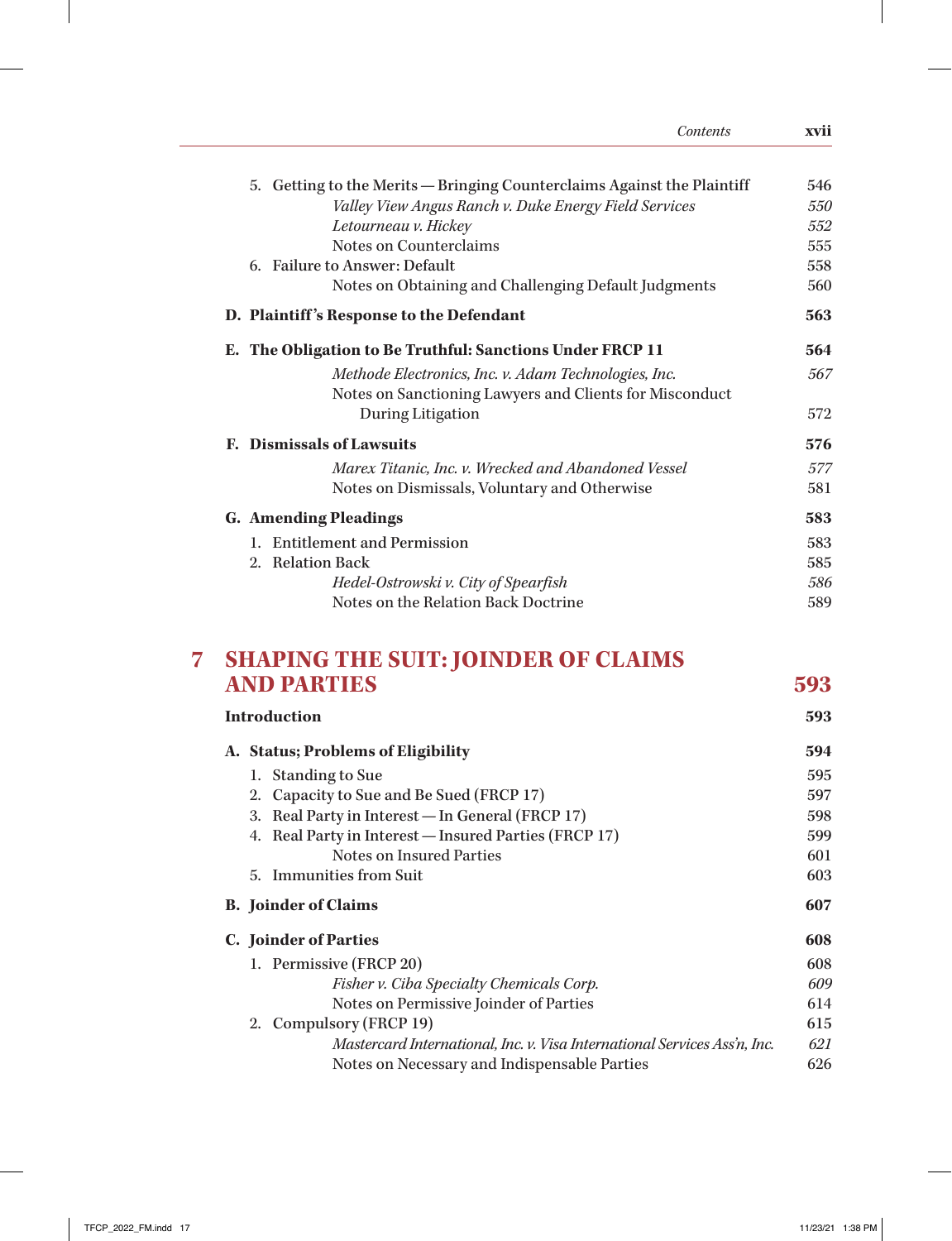| D. Impleader                                                                             | 628        |
|------------------------------------------------------------------------------------------|------------|
| Yelin v. Carvel Corp.                                                                    | 629        |
| Notes on Impleader                                                                       | 635        |
| E. Counterclaims and Crossclaims                                                         | 637        |
| F. Interpleader                                                                          | 638        |
| State Farm Fire & Casualty Co. v. Tashire                                                | 639        |
| Notes on Interpleader                                                                    | 644        |
| G. Intervention                                                                          | 645        |
| Kleissler v. United States Forest Service                                                | 646        |
| Notes on Intervention                                                                    | 655        |
| <b>H.</b> Class Actions                                                                  | 658        |
| 1. A Special Joinder Device, or Something Else?                                          | 658        |
| 2. The Approach of FRCP 23: The Certification Process                                    | 659        |
| 3. The Approach of FRCP 23: Four Types of Class Suits                                    | 660        |
| 4. The Fundamental Challenge: Ensuring Adequate Representation                           | 664        |
| Hansberry v. Lee                                                                         | 664        |
| Notes on <i>Hansberry</i> and the Problem of Adequate Representation                     | 669        |
| 5. The "Unfair Treatment" Class Suit Under FRCP 23(b)(2)                                 | 673        |
| Allen v. International Truck and Engine Corp.                                            | 674        |
| Notes on "Unfair Treatment" Class Suits                                                  | 676        |
| 6. The "Common Question" Class Suit Under FRCP 23(b)(3)                                  | 680        |
| Madison v. Chalmette Refining, L.L.C.                                                    | 682        |
| Notes on "Common Question" Class Suits                                                   | 686        |
| 7. Opt-Out Rights and Notice                                                             | 691        |
| Notes on Opt-Out Rights, Notice, and Preliminary Hearings                                | 692        |
| 8. Jurisdiction and Choice-of-Law Issues                                                 | 694        |
| 9. Settlement and "Settlement Classes"                                                   | 699        |
| Amchem Products, Inc. v. Windsor                                                         | 699        |
| Notes on Settlement and Settlement Classes                                               | 713        |
| 10. Is There Such a Thing as Trying to Do Too Much?<br>Notes on "Supersized" Class Suits | 715<br>718 |
| 11. Finality of Class Action Judgments: A Look Back                                      | 719        |
| Notes on Hansberry and Collateral Review of Judgments in Class Suits                     | 721        |
| PRETRIAL MANAGEMENT AND DISCOVERY                                                        | 723        |
| <b>Introduction</b>                                                                      | 723        |
| A. Modern Pretrial Management - Does It Work?                                            | 724        |
| Notes on Pretrial                                                                        | 727        |

| <b>B. Philosophy and Dilemmas of Modern Discovery</b> | 729 |
|-------------------------------------------------------|-----|
|                                                       |     |

 $\begin{array}{c} \hline \end{array}$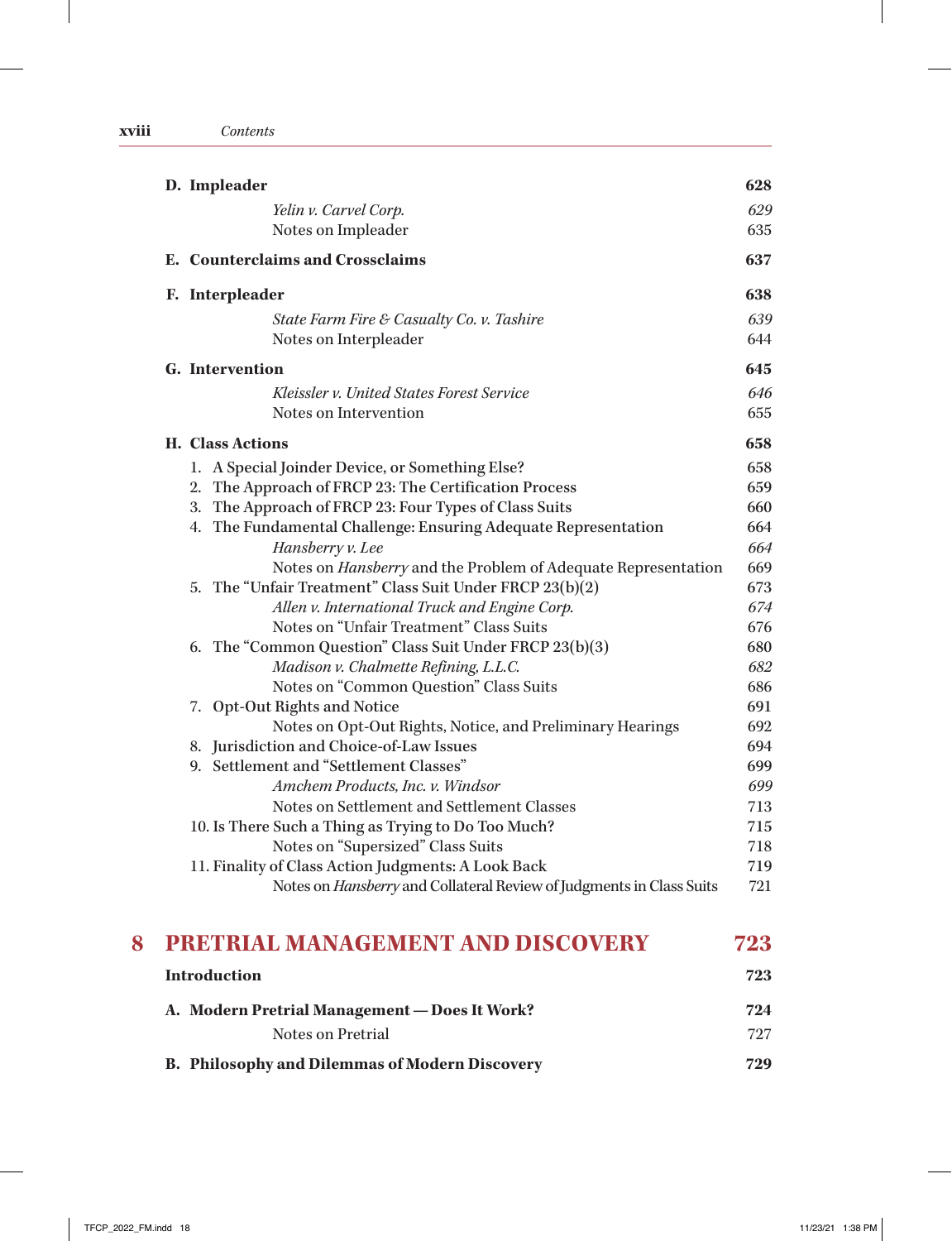| Contents                                                          | xix        |
|-------------------------------------------------------------------|------------|
| C. Phases of Discovery                                            | 732        |
| Notes on Conferral Requirements and Automatic Discovery           | 733        |
| D. Scope of Discovery                                             | 735        |
| Problem 8-A. Underhood Fire in the Lincoln                        | 736        |
| Notes on the Scope of Discovery                                   | 738        |
| <b>E.</b> Discovery Devices                                       | 741        |
| 1. Depositions                                                    | 741        |
| Problem 8-B. "Did You Consult a Lawyer About a Divorce?"          | 743        |
| Notes on the Mechanics and Practicalities of Depositions          | 744        |
| 2. Interrogatories                                                | 747        |
| Problem 8-C. "Describe Every Accident"                            | 748        |
| Notes on Use and Limitations of Interrogatories                   | 750        |
| 3. Requests for Production and Inspection                         | 753        |
| 4. Physical and Mental Examination                                | 754        |
| Notes on Court-Ordered Examinations<br>5. Requests for Admission  | 756<br>758 |
| <b>F. Work Product Protection</b>                                 | 758        |
| Hickman v. Taylor                                                 | 759        |
| Notes on Work Product Protection                                  | 766        |
| <b>G. Attorney-Client Privilege</b>                               | 769        |
| Upjohn Co. v. United States                                       | 770        |
| Notes on Attorney-Client Privilege in the Corporate Setting       | 779        |
| H. Discovery of Experts                                           | 785        |
| Problem 8-D. What Experts Did You Consult?                        | 786        |
| Notes on Disclosure of Experts                                    | 788        |
| Problem 8-E. "Produce All Correspondence"                         | 794        |
| Notes on the "Woodshedding" of Experts, and on Impeachment        | 794        |
| I. E-Discovery                                                    | 800        |
| 1. Nature of the Beast                                            | 800        |
| Race Tires America v. Hoosier Racing Tire Corp.                   | 801        |
| Notes on E-Discovery in the Twenty-First Century                  | 803        |
| 2. Who Pays? How Much Is Discoverable? What About Retaining Data? |            |
| What If Data Is Lost?                                             | 804        |
| Notes on E-Discovery, Data Preservation, Costs, and Spoliation    | 808        |
| <b>J.</b> Discovery Sanctions                                     | 810        |
| Notes on Discovery Sanctions                                      | 811        |
| K. The Final Pretrial Conference and Order                        | 813        |
| Notes on the Pretrial Process                                     | 814        |

 $\perp$ 

 $\mathbb{I}$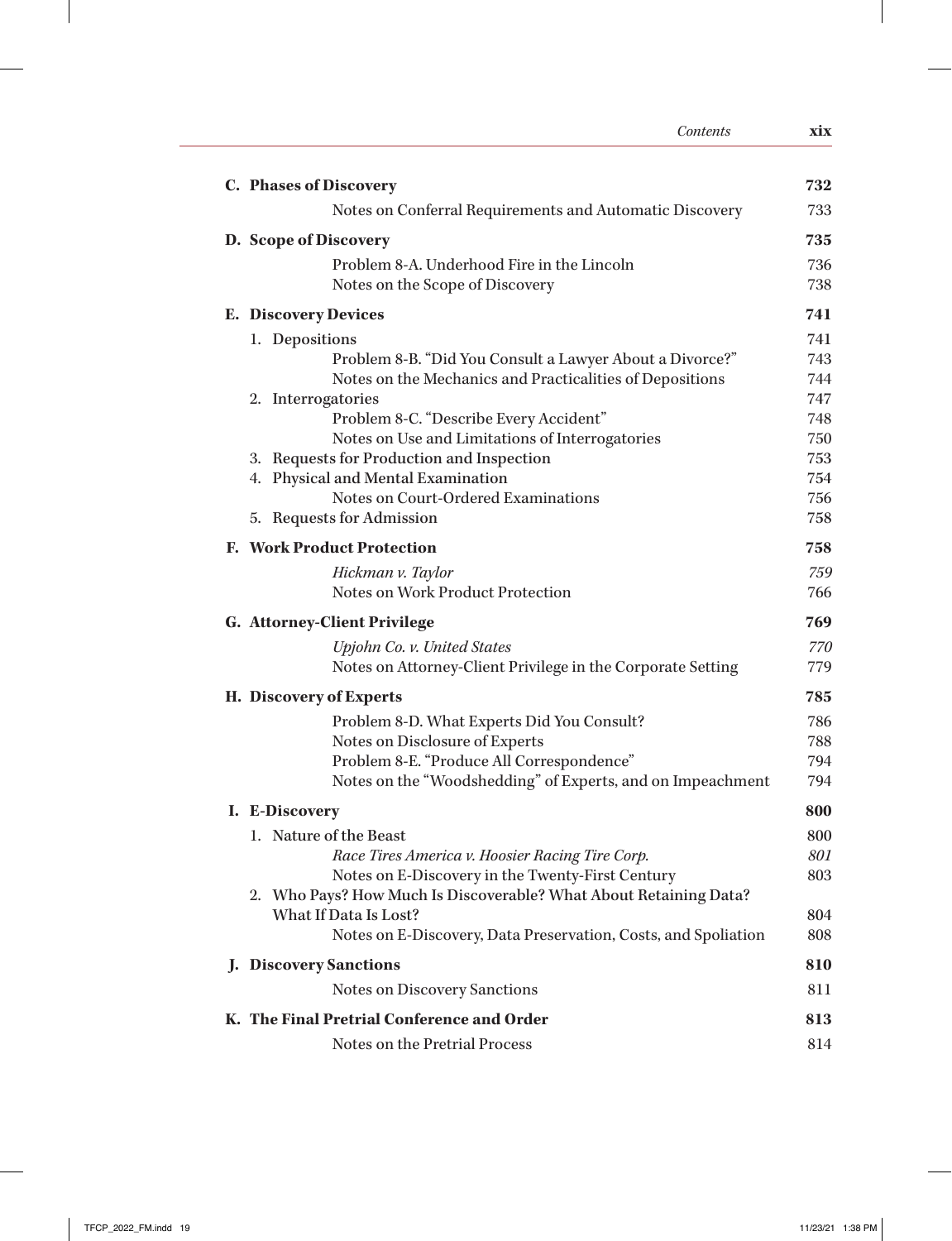|  | <b>SUMMARY JUDGMENT, AND A LOOK AT BURDENS 815</b>         |     |
|--|------------------------------------------------------------|-----|
|  | <b>Introduction</b>                                        | 815 |
|  | A. Burdens of Proof: A First Look                          | 817 |
|  | 1. Burdens of Production and Persuasion                    | 817 |
|  | 2. The Football Field Analogy                              | 819 |
|  | 3. Burdens and Summary Judgment: Three Paradigm Situations | 820 |
|  | <b>B. Summary Judgment: The Adickes and Celotex Cases</b>  | 821 |
|  | Adickes v. S.H. Kress & Co.                                | 822 |
|  | Notes on <i>Adickes</i> and Concern to Protect Plaintiffs  | 826 |
|  | Celotex Corp. v. Catrett                                   | 827 |
|  | Notes on the Court's New Standard                          | 835 |

## **10 TRIAL AND AFTER: ENTITLEMENT TO A JURY; IMPANELING JURIES; POST-TRIAL CHALLENGES 841**

| <b>Introduction: Civil Juries in Historical Perspective</b>             | 841 |
|-------------------------------------------------------------------------|-----|
| A. Entitlement to Jury Trial                                            | 846 |
| 1. Beginnings of the Modern Era: End of Historical Test                 | 847 |
| Problem 10-A. "You Didn't Tell Us He Had Been Sick"                     | 848 |
| Notes on the Historical Approach                                        | 848 |
| Beacon Theatres, Inc. v. Westover                                       | 851 |
| Notes on the Dawn of the Modern Approach                                | 859 |
| 2. Growing Pains: Jury Trials in the Administrative State               | 862 |
| Notes on Jury Trial Entitlement in the Administrative State             | 864 |
| 3. Further Growing Pains: The Issue-by-Issue Approach                   | 865 |
| Notes on Stresses in the New Standard                                   | 866 |
| 4. A Footnote Out of Nowhere: Complex Cases and the Right to Jury Trial | 868 |
| 5. An Awkward Accommodation (The So-Called Two-Pronged Standard)        | 869 |
| Chauffeurs, Teamsters & Helpers, Local No. 391 v. Terry                 | 869 |
| Notes on an Awkward Standard                                            | 884 |
| 6. Modern Era Reconsidered: Is It Really That Complicated?              | 885 |
| B. Controlling Juries: Judgment as a Matter of Law and New Trials       | 885 |
| 1. Judgment as a Matter of Law                                          | 886 |
| Galloway v. United States                                               | 887 |
| Notes on JMAL Motions and the Sufficiency Concept                       | 899 |
| 2. New Trial Motions: Errors and Second Chances; Remittitur and Additur | 904 |
| Problem 10-B. Danielle's Weakened Arm                                   | 907 |
| Notes on Remittitur and Additur                                         | 909 |
| 3. A Procedural Jungle: Combined Motions Under FRCP 50 and 59           | 916 |
| Problem 10-C. "I Had to Stop for Those Sheep!"                          | 917 |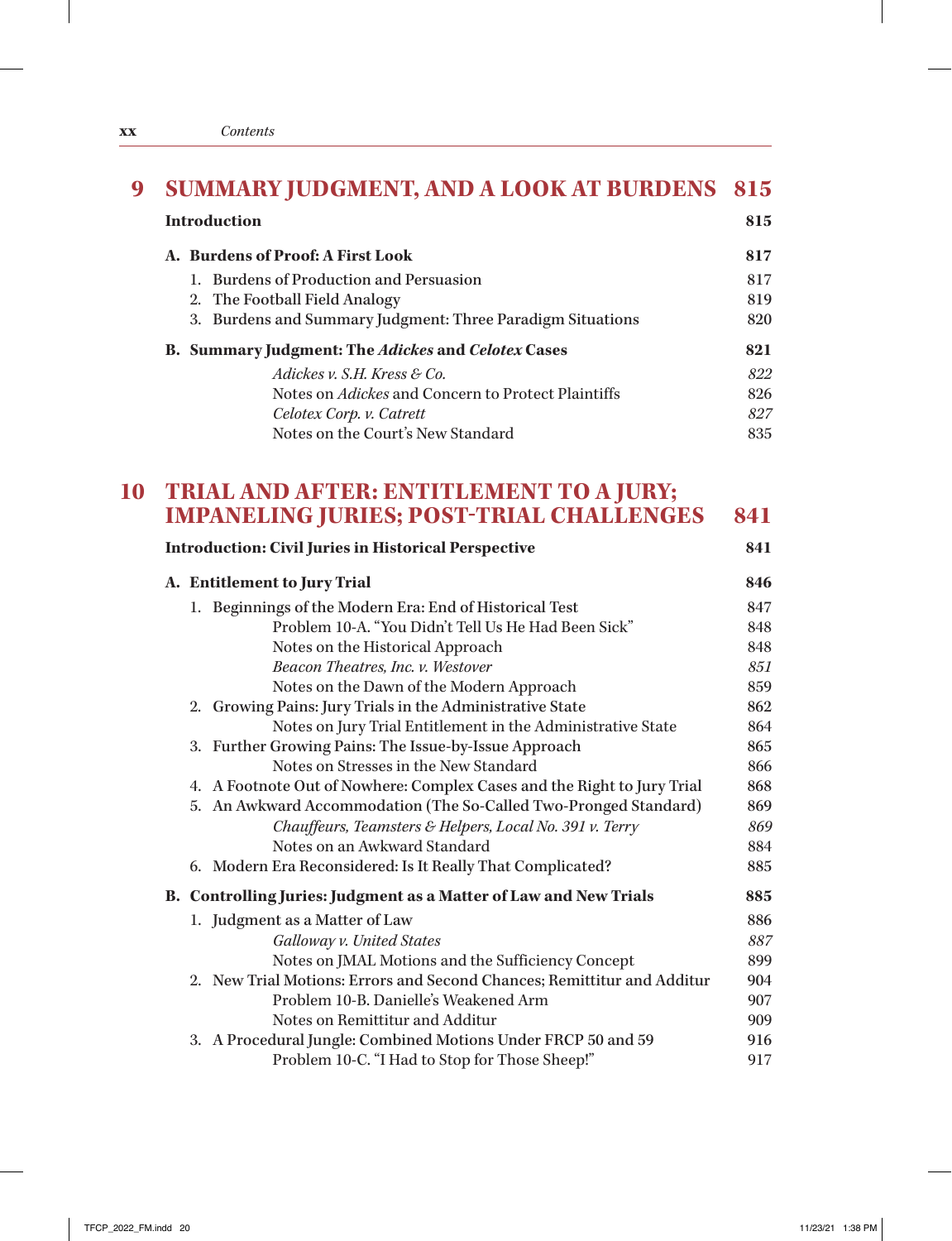|    | Contents                                                                                                                    | xxi        |
|----|-----------------------------------------------------------------------------------------------------------------------------|------------|
|    | Notes on Combined Motions for JMAL and New Trial<br>4. New Trial Motions Based on Misconduct by Jurors                      | 919        |
|    | (and Sometimes Others)                                                                                                      | 923        |
|    | Problem 10-D. "Finding Liability Would Only Drive Up the Price"                                                             | 925        |
|    | Notes on Setting Aside Verdicts for Misconduct                                                                              | 926        |
|    | C. Bench Trials: Judges as Factfinders                                                                                      | 931        |
|    | D. Extraordinary Relief: Motions Under FRCP 60(b); Equitable<br><b>Proceedings; Resisting Void Judgments in New Actions</b> | 932        |
|    |                                                                                                                             |            |
| 11 | <b>APPELLATE REVIEW</b>                                                                                                     | 939        |
|    | <b>Introduction</b>                                                                                                         | 939        |
|    | A. Reasons for Appellate Review; Scope and Mechanics                                                                        | 940        |
|    | 1. Why Have Appellate Review? Is This Mechanism Worth It?                                                                   | 940        |
|    | Notes on the Value of Appellate Review                                                                                      | 941        |
|    | 2. Scope of Review                                                                                                          | 945        |
|    | 3. Obtaining Review: Notice as the Crucial First Step                                                                       | 948        |
|    | Bowles v. Russell                                                                                                           | 948        |
|    | Notes on Timely Notice of Appeal and as "Jurisdictional"                                                                    | 956        |
|    | 4. Obtaining Review: The Rest of the Process                                                                                | 960        |
|    | Notes on Appellate Process                                                                                                  | 961        |
|    | B. The Basic Rule: Only Final Judgments Can Be Appealed                                                                     | 962        |
|    | 1. A "Pragmatic" Principle                                                                                                  | 963        |
|    | Quackenbush v. Allstate Insurance Co.                                                                                       | 964        |
|    | Notes on "Practical Not Technical" Finality                                                                                 | 967        |
|    | 2. Modifying the Concept: "Collateral Order" Appeals                                                                        | 970        |
|    | Cohen v. Beneficial Industrial Loan Corp.                                                                                   | 970        |
|    | Mohawk Industries, Inc. v. Carpenter<br>Notes on the Collateral Order Doctrine                                              | 972        |
|    | 3. Evading the Concept: Mandamus Review                                                                                     | 979<br>985 |
|    | Cheney v. United States District Court                                                                                      | 985        |
|    | Notes on Mandamus as a Mechanism of Interlocutory Review                                                                    | 988        |
|    | C. Exceptions to the Final Judgment Rule                                                                                    | 992        |
|    | 1. Orders Relating to Preliminary Injunctions (28 USC §1292(a))                                                             | 992        |
|    | 2. Multiple Claims and the Certification Procedure of FRCP 54(b)                                                            | 993        |
|    | Curtiss-Wright Corp. v. General Electric Co.                                                                                | 995        |
|    | Notes on Appeals Under FRCP 54(b)                                                                                           | 1001       |
|    | 3. The Dual Certification Procedure Under §1292(b)                                                                          | 1004       |
|    | D. Appellate Review of Facts                                                                                                | 1006       |

 $\mathbf{I}$ 

 $\frac{1}{2}$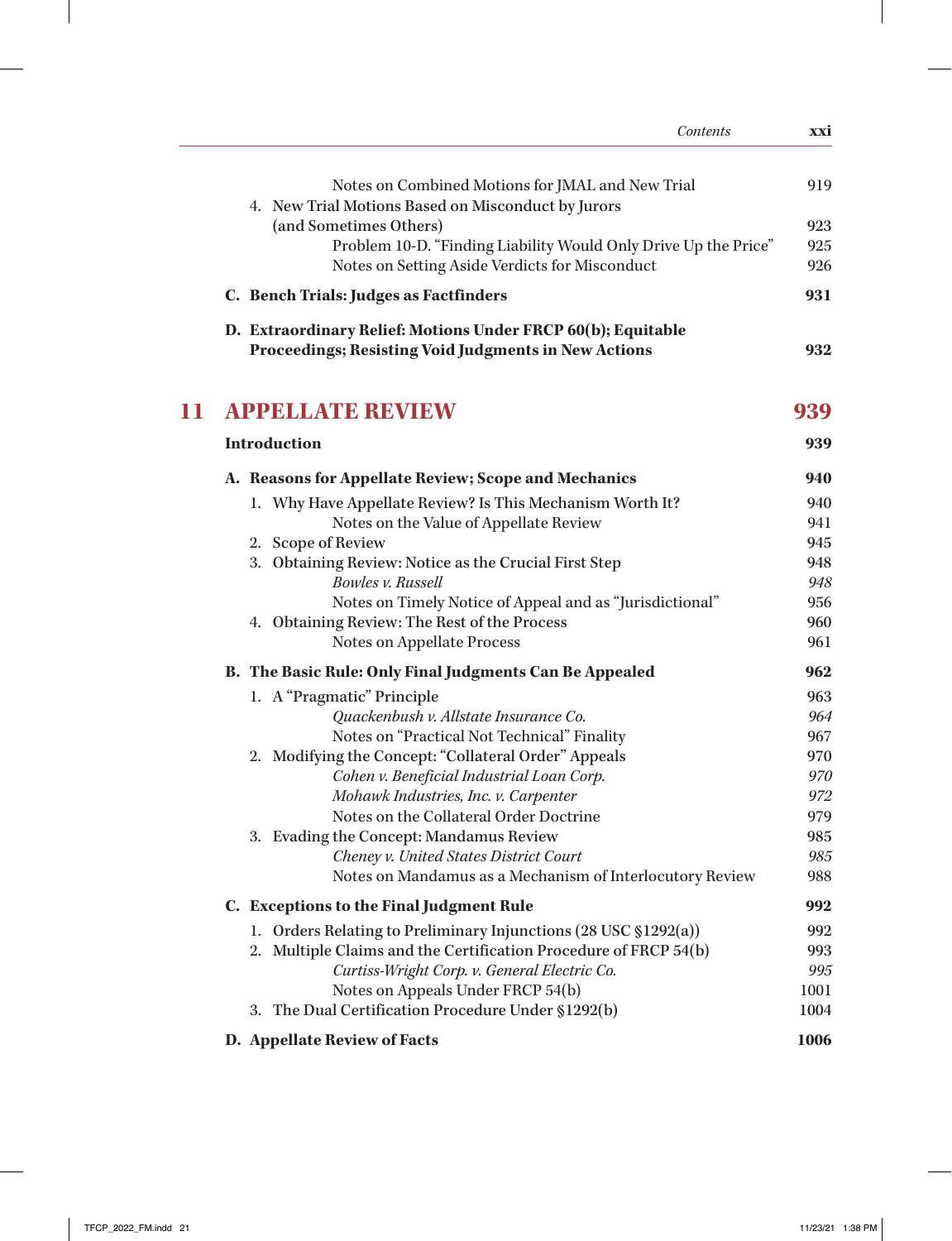| <b>XX11</b> | Contents |
|-------------|----------|
|             |          |

|    | 1. Jury-Tried Cases - The Power to Enter Judgments as a Matter of Law                                        |              |
|----|--------------------------------------------------------------------------------------------------------------|--------------|
|    | and to Order New Trials                                                                                      | 1007         |
|    | Notes on Appellate Review of Jury Factfinding                                                                | 1007         |
|    | 2. Judge-Tried Cases - "Clear Error" Review                                                                  | 1008         |
|    | Pullman-Standard v. Swint                                                                                    | 1009         |
|    | Notes on "Clear Error" Review of Judge-Found Facts                                                           | 1015         |
| 12 | <b>BINDING EFFECT OF JUDGMENTS</b>                                                                           | 1017         |
|    | <b>Introduction</b>                                                                                          | 1017         |
|    | A. Finality and Repose: Basic Policy Considerations                                                          | 1018         |
|    | <b>B.</b> Claim Preclusion (Res Judicata)                                                                    | 1019         |
|    | 1. Final Judgment                                                                                            | 1020         |
|    | 2. On the Merits                                                                                             | 1020         |
|    | Problem 12-A. "They're Picking on Me"                                                                        | 1021         |
|    | Notes on Res Judicata Effects of Dismissals Before Trial                                                     | 1022         |
|    | 3. Same Transaction                                                                                          | 1024         |
|    | Manicki v. Zeilmann                                                                                          | 1025         |
|    | Notes on the "Same Transaction" Standard<br>4. Same Parties (and Nonparty Preclusion and the "Privity" Rule) | 1029<br>1034 |
|    | Taylor v. Sturgell                                                                                           | 1035         |
|    | Notes on Applying Claim Preclusion Despite Changed Parties                                                   | 1049         |
|    | 5. Exceptions to (and Limits of) Claim Preclusion                                                            | 1051         |
|    | Problem 12-B. "Part of That's Mine"                                                                          | 1052         |
|    | Notes on Exceptions to the Rule Against Claim Preclusion                                                     | 1053         |
|    | C. Claim Preclusion in a Federal System                                                                      | 1058         |
|    | 1. Effects of State Court Judgments                                                                          | 1059         |
|    | Marrese v. American Academy of Orthopaedic Surgeons                                                          | 1059         |
|    | Notes on the Preclusive Effect of State Court Judgments                                                      | 1066         |
|    | 2. Effects of Federal Court Judgments                                                                        | 1068         |
|    | Semtek International v. Lockheed Martin Corp.                                                                | 1068         |
|    | Notes on the Preclusive Effect of Federal Court Judgments                                                    | 1073         |
|    | D. Issue Preclusion (Collateral Estoppel)                                                                    | 1076         |
|    | 1. "Actually Litigated and Determined"                                                                       | 1076         |
|    | "Valid and Final Judgment"<br>2.                                                                             | 1077         |
|    | Notes on Valid and Final Judgments                                                                           | 1079         |
|    | 3. "Essential to the Judgment"                                                                               | 1080         |
|    | Problem 12-C. "Your Trucks Are Messing Up My Access Road"                                                    | 1080         |
|    | Notes on Which Facts Are "Essential to the Judgment"<br>Jean Alexander Cosmetics v. L'Oreal USA              | 1081<br>1083 |
|    | Notes on Issue Preclusive Effects of Alternative Findings                                                    | 1090         |
|    |                                                                                                              |              |